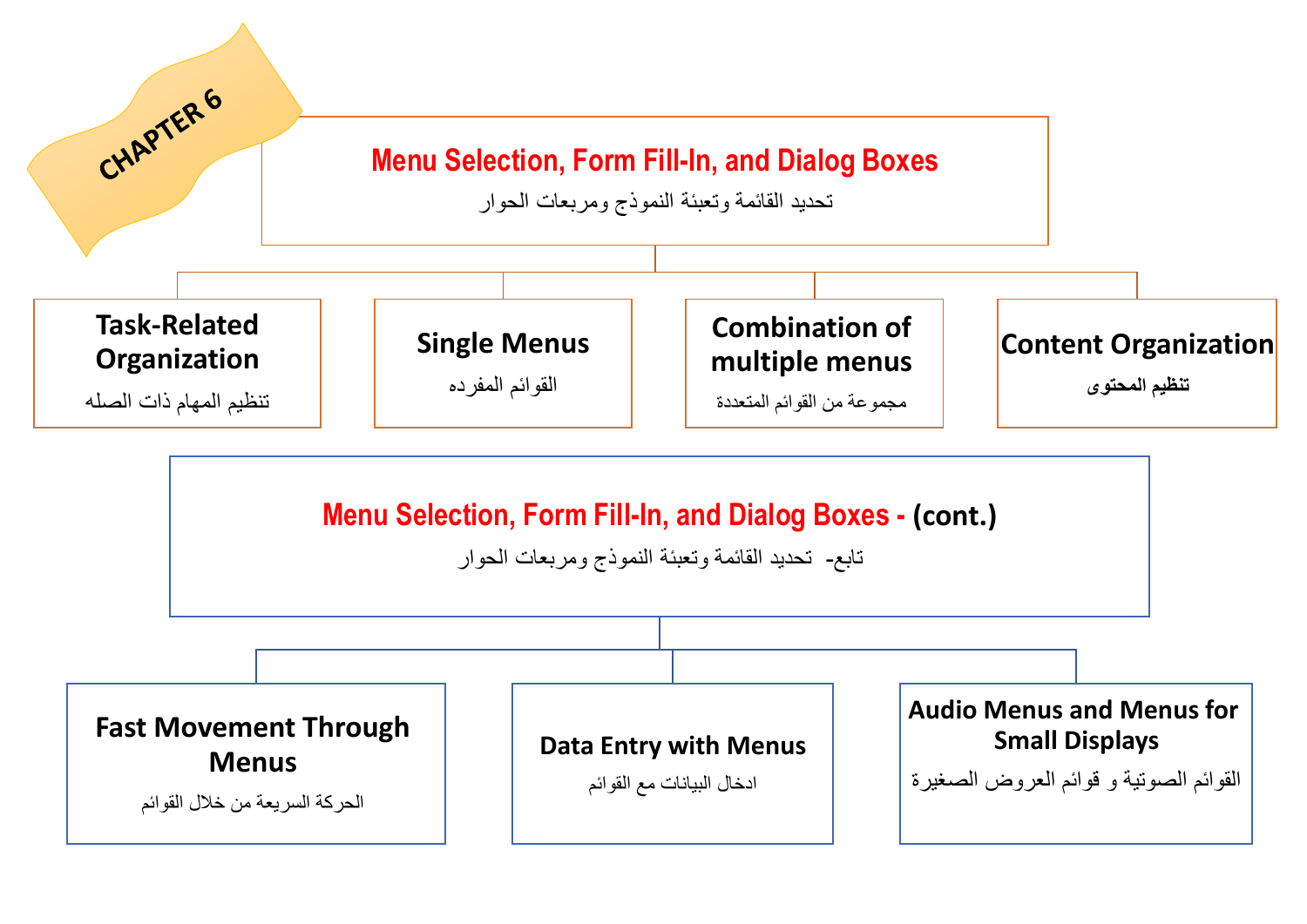## **Task-Related Organization**

The primary goal for menu, form fill-in, and dialog-box designers is to create a sensible, comprehensible, memorable, and convenient organization relevant to the user's task."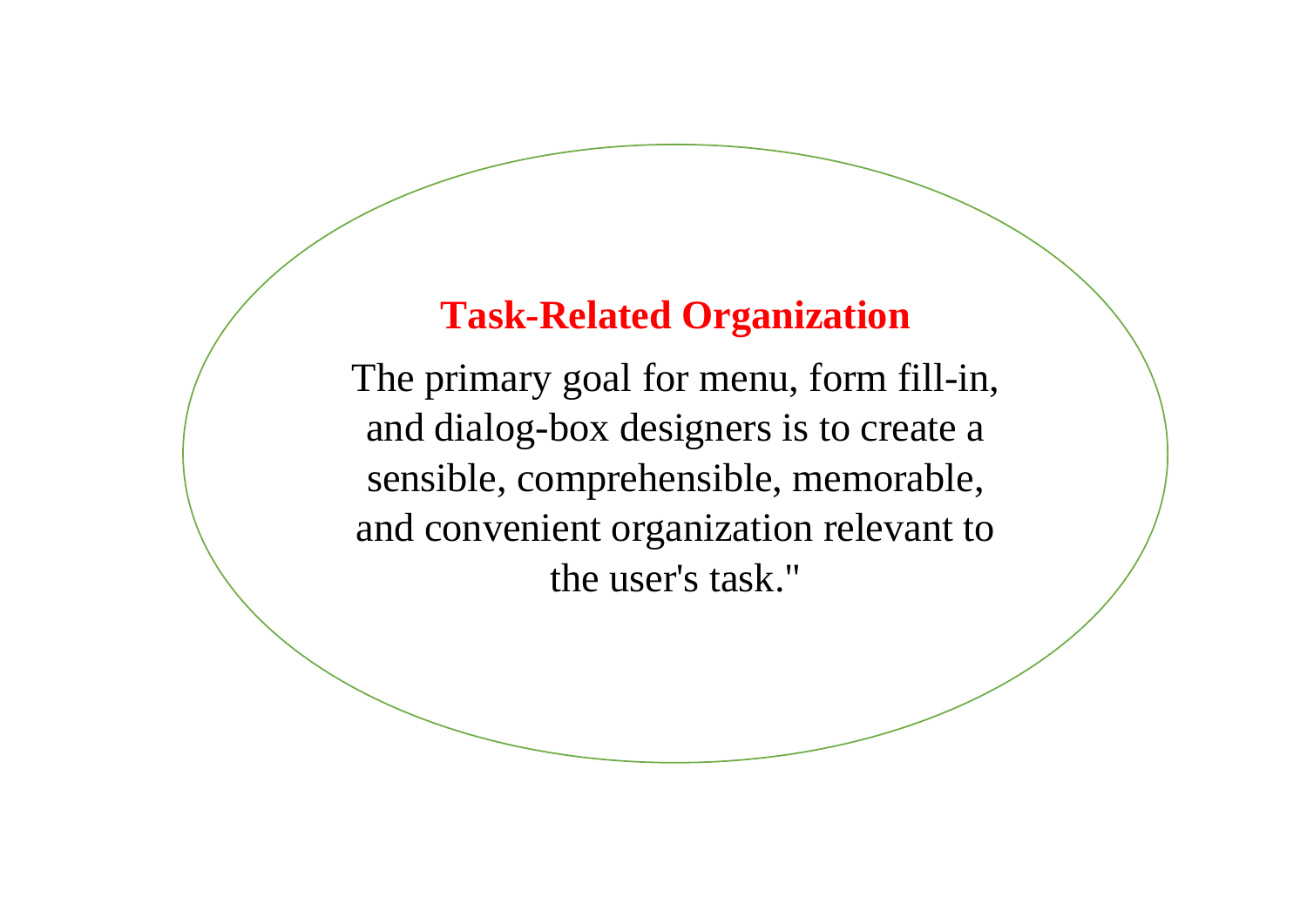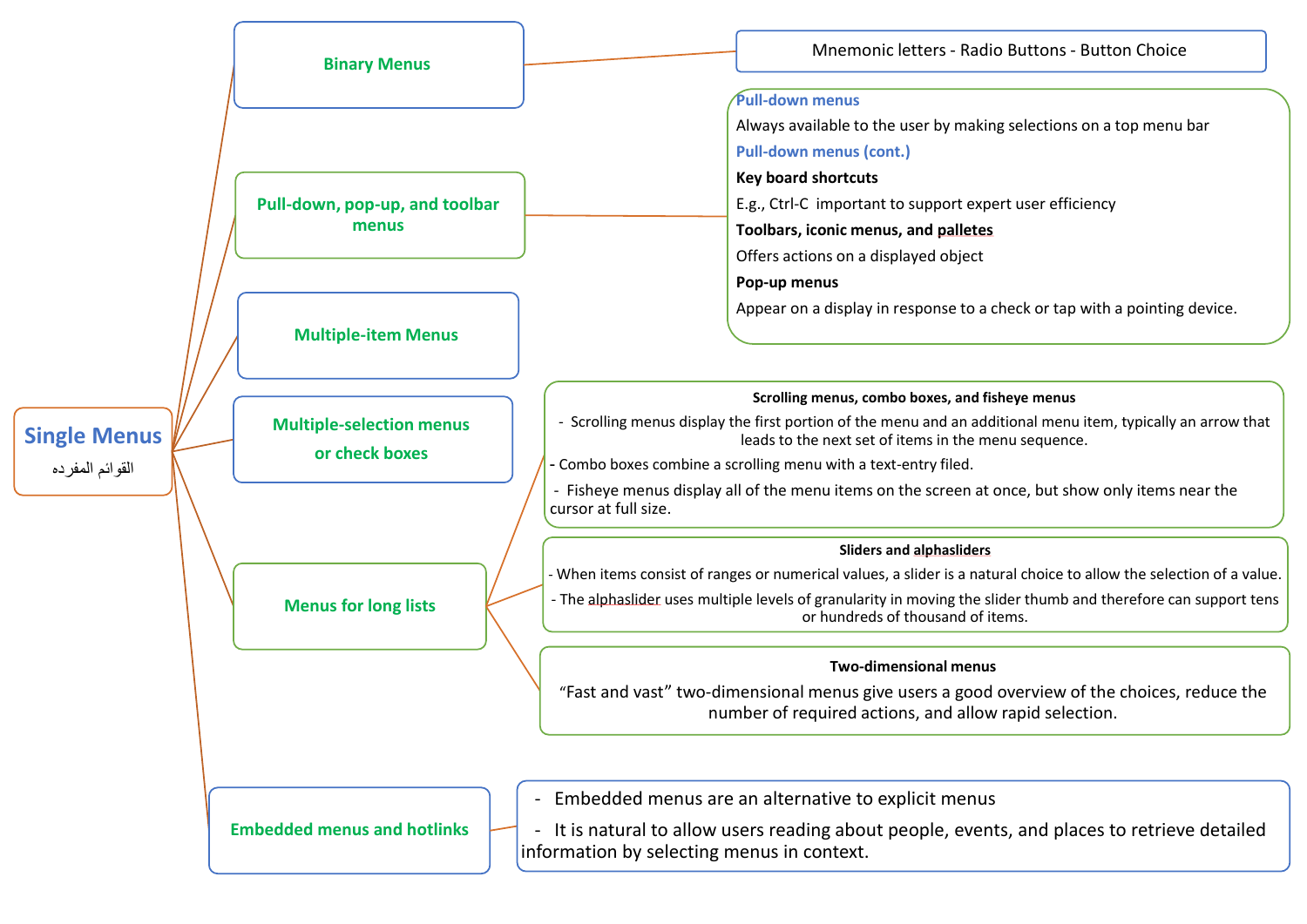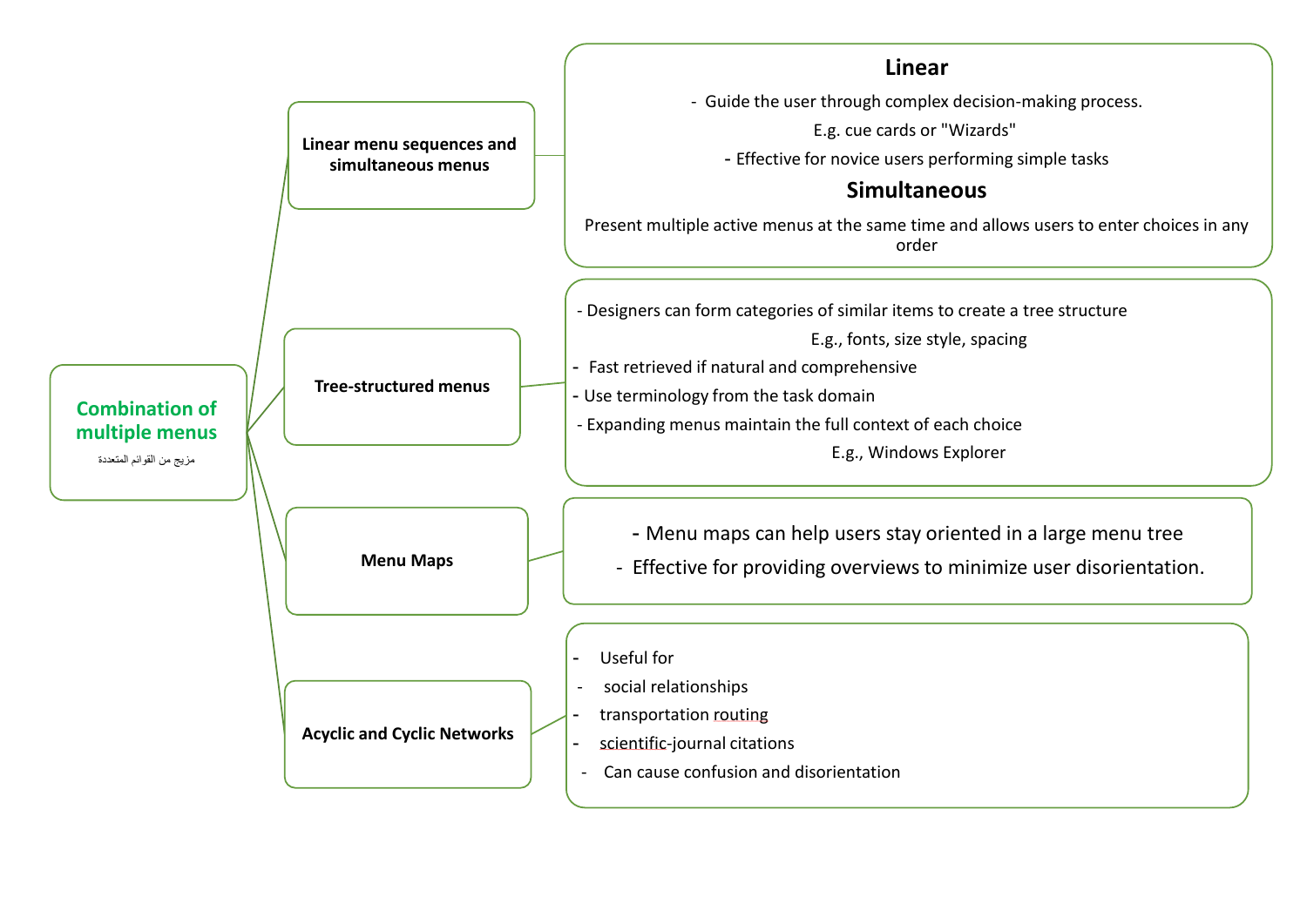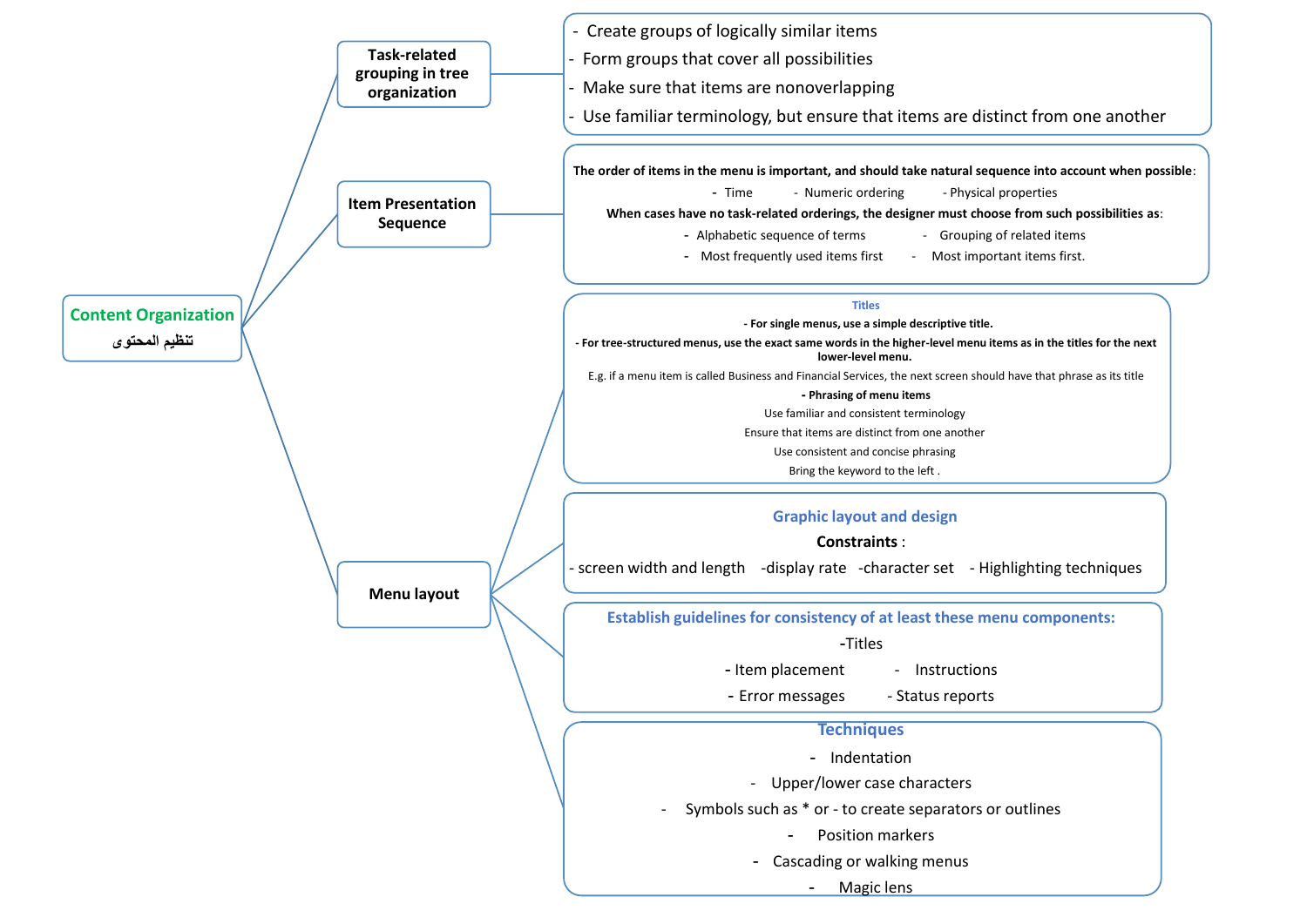